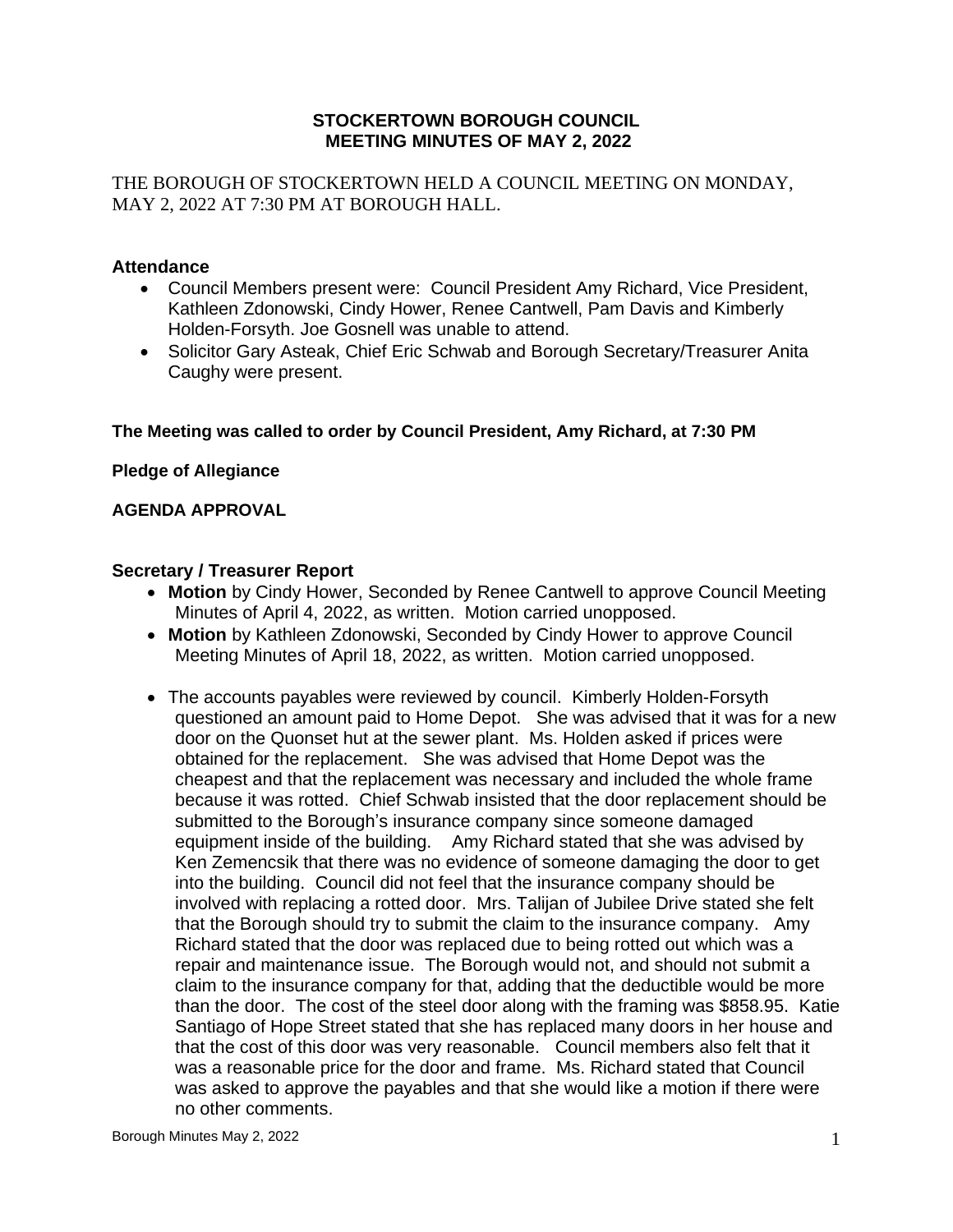• **Motion** by Kathleen Zdonowski, Seconded by Kimberly Holden-Forsyth to approve accounts payable for the General Fund and Sewer Fund through May 2, 2022. Motion carried unopposed.

#### **Mayor Report**

• Amy Richard read out the Resignation of Mayor Zemencsik which stated: "I regret to inform you that I have to resign my position as Mayor of Stockertown due to circumstances beyond my control. It has been a pleasure serving Council and the Borough these past 4 years.

I will continue to strive to make Stockertown Great Again."

- Amy Richard asked for a motion to accept the Mayor's resignation.
- **Motion** by Pam Davis, Seconded by Kathleen Zdonowski to accept the resignation of Mayor Kenneth Zemencsik effective May 2, 2022. Motion carried unopposed.
- Amy Richard stated that Council needed to appoint a new Mayor. She stated that Russ Matthews' name was suggested but that she has not heard from him, nor had he attended any meetings for years. Rosemarie Wenzelberger had requested consideration. Ms. Richard stated that Ms. Wenzelberger has served on Council for many years and had provided the office with a letter of intent. There were no other interested appointees.

Mr. Daily asked what the procedure was for replacing the Mayor. Amy Richard advised him that Council gets to appoint someone who will finish out the term until December, 2023. A question was asked as to whether there is a deadline to appoint a new Mayor. Solicitor Asteak stated that Council has 30 days to appoint or the matter will go to Court.

• **Motion** by Kathleen Zdonowski, Seconded by Cindy Hower to appoint Rosemarie Wenzelberger as Mayor to serve until the 1<sup>st</sup> Monday in January after the first municipal election. Amy Richard asked for a voice vote to approve the appointment.

|                       | Yea | Nav | <b>Abstain</b> |
|-----------------------|-----|-----|----------------|
| Amy Richard           |     |     |                |
| Pam Davis             |     |     |                |
| Cindy Hower           |     |     |                |
| Joe Gosnell (absent)  |     |     |                |
| Kathleen Zdonowski    |     |     |                |
| <b>Renee Cantwell</b> |     |     |                |
| Kim Holden-Forsyth    |     |     |                |

The vote was 5 Yea, 1 Nay and 1 Absent. Amy Richard congratulated Rosemarie Wenzelberger and welcomed her back to Council.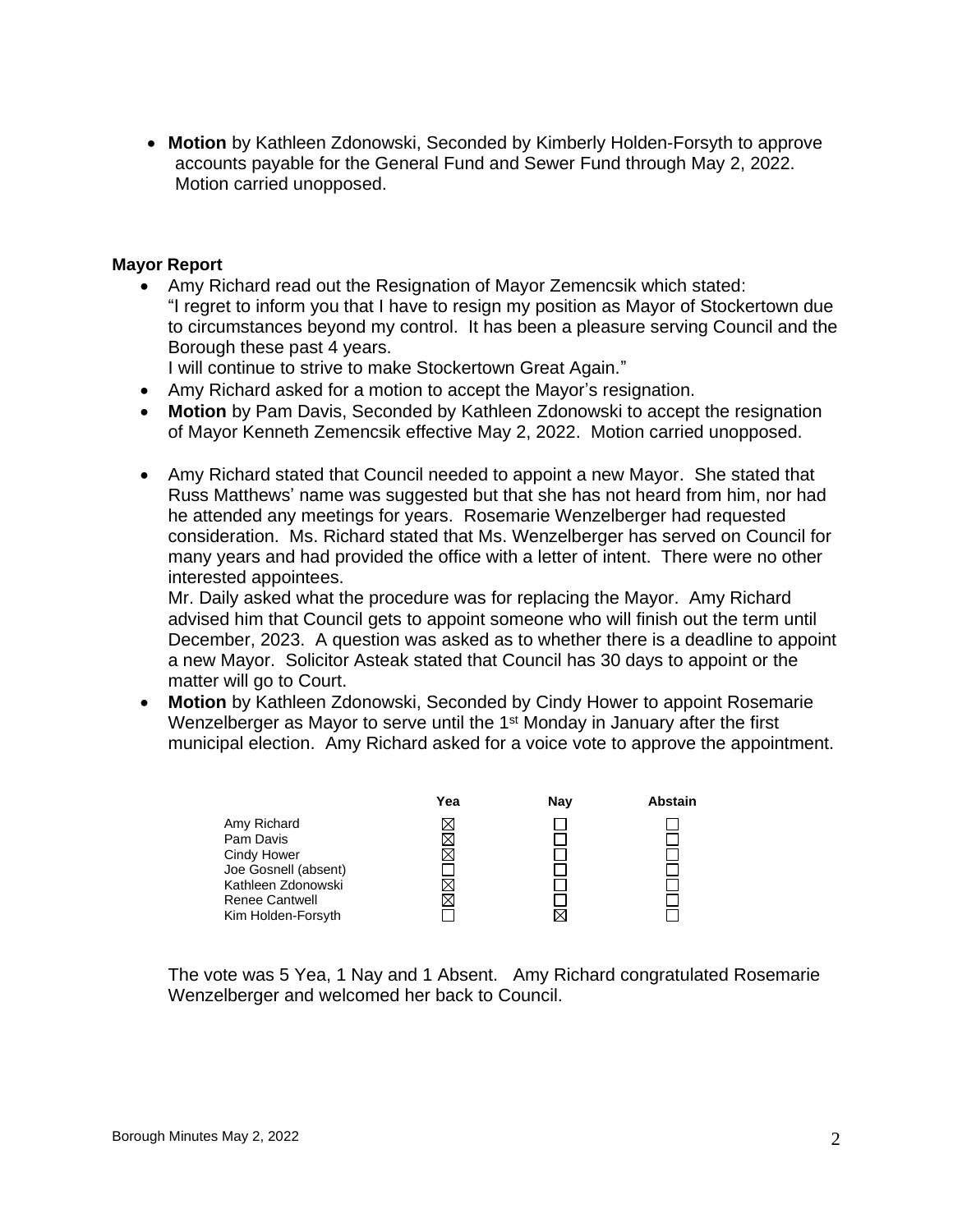### **Police**

- Chief Schwab read out the calls for service from 4-1-22 to 4-29-22. He stated that there were two felony investigations that are under further investigation, 4 traffic enforcement summonses; 1 other traffic related incident along with miscellaneous items for a total of 29 calls for the month of April.
- Chief Schwab requested that all of the police vehicles get serviced and inspected by a reputable station. Amy Richard informed him to let her know where he would like his vehicles serviced, as opposed to where he had been taking them.

#### . **Public Works**

• Amy Richard asked if anyone knows of someone who would like to work for the Borough as a permanent part-time Public Works laborer, to please let the office know. She stated that the Borough marque is still not operational to post the position and employment agencies were not successful in providing applicants.

### **Agenda**

- Senator Boscola's office requested the use of Borough Hall 1 or 2 days a week until November for Community Outreach Services. A representative from her office advised that they would be providing their own computers and flyers. They would also work with the Borough's schedule. Amy Richard asked if anyone had any questions or issue with them using Borough Hall. She asked for a Motion to approve the use of Borough Hall.
- **Motion** by Pam Davis, Seconded by Kimberly Holden-Forsyth to allow Senator Boscola's office to use Borough Hall as a Community Outreach Center until November of 2022. Motion carried unopposed.
- Amy Richard informed Council that the Borough has received the signed Lease renewal from the Post Office. The new Lease will begin on September 1, 2022. The annual rental rate and renewal is as follows:
	- $\circ$  September 1, 2022 August 31, 2027 Annual Rate \$16,104.00
	- $\circ$  September 1, 2027 August 31, 2032 Annual Rate \$17,715.00
	- $\circ$  September 1, 2032 August 31, 2037 Annual Rate \$19,487.00

Solicitor Asteak reminded everyone that the figures are based on the appraisal the Borough received for the fair market value of the rental property.

#### **Public Comment**

• Robert Eckhart, Jr. of Lincoln Avenue thanked Council for resolving the noise problem coming from Buzzi Unicem. He stated that he does not hear the vibrator every 30 seconds so that is progress and he appreciates whatever was done to resolve it.